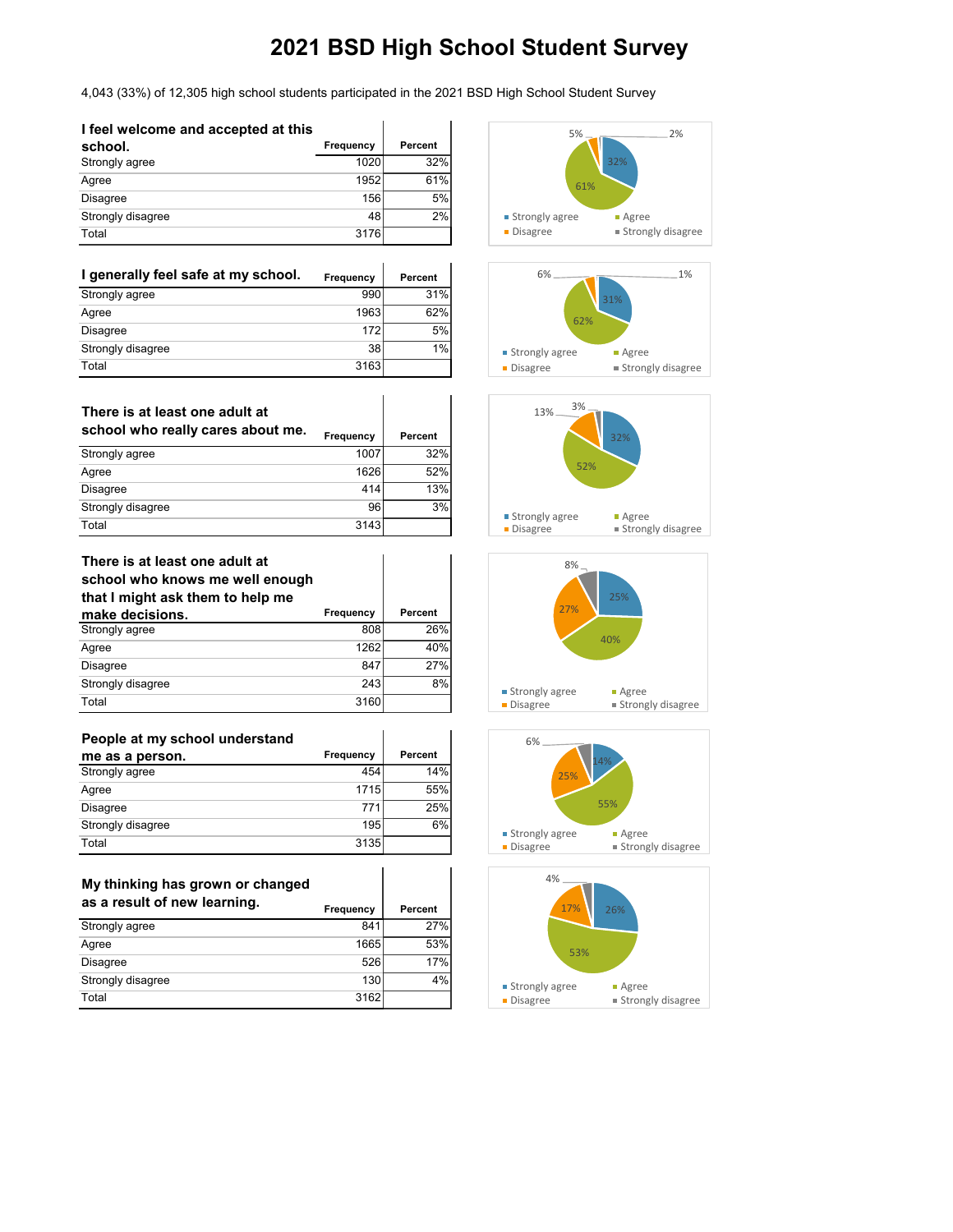| In general, I receive personal<br>feedback from my teachers on how<br>I can improve my school |           |         |
|-----------------------------------------------------------------------------------------------|-----------|---------|
| performance.                                                                                  | Frequency | Percent |
| Strongly agree                                                                                | 735       | 23%     |
| Agree                                                                                         | 1719      | 55%     |
| <b>Disagree</b>                                                                               | 578       | 18%     |
| Strongly disagree                                                                             | 120       | 4%      |
| Total                                                                                         | 3152      |         |

| My teachers set high expectations |           |         |
|-----------------------------------|-----------|---------|
| for me.                           | Frequency | Percent |
| <b>Strongly Agree</b>             | 703       | 22%     |
| Agree                             | 1662      | 52%     |
| <b>Disagree</b>                   | 270       | 9%      |
| <b>Strongly Disagree</b>          | 57        | 2%      |
| Don't Know                        | 477       | 15%     |
| Total                             | 3169      |         |

| My teachers expect me to attend |           |         |
|---------------------------------|-----------|---------|
| college.                        | Frequency | Percent |
| Strongly agree                  | 799       | 25%     |
| Agree                           | 1312      | 42%     |
| Disagree                        | 255       | 8%      |
| Strongly disagree               | 42        | 1%      |
| Don't Know                      | 737       | 23%     |
| Total                           | 3145      |         |

### **I am making progress toward my**

| I am making progress toward my |                  |         |
|--------------------------------|------------------|---------|
| post-high school goals.        | <b>Frequency</b> | Percent |
| Strongly agree                 | 909              | 29%     |
| Agree                          | 1419             | 45%     |
| Disagree                       | 175              | 6%      |
| <b>Strongly Disagree</b>       | 69               | 2%      |
| Don't Know                     | 603              | 19%     |
| Total                          | 3175             |         |





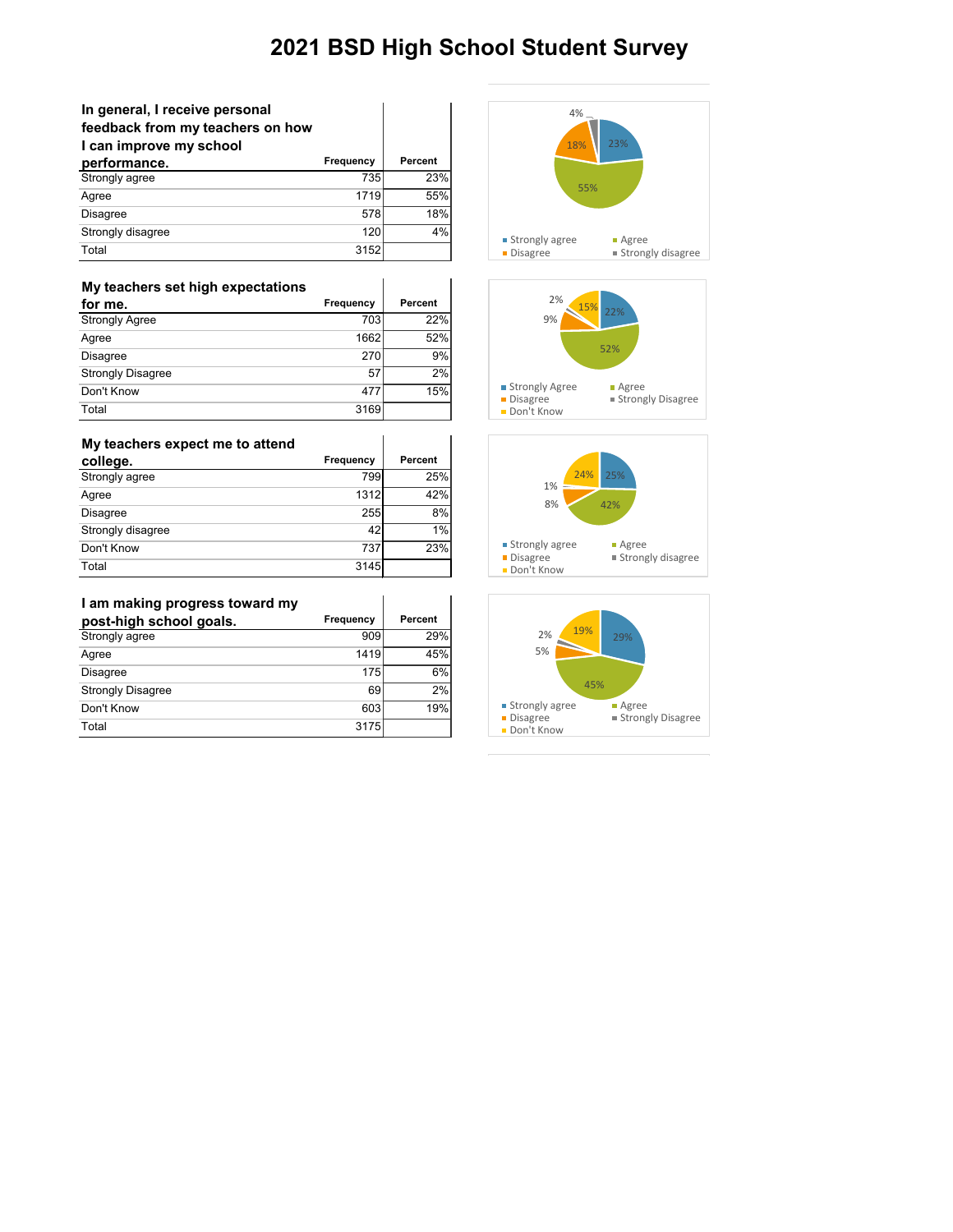| How often do you think about what |
|-----------------------------------|
| someone of a different race,      |

| ethnicity, or culture experiences? | Frequency | Percent |
|------------------------------------|-----------|---------|
| Almost never                       | 276       | 10%     |
| Once in a while                    | 399       | 14%     |
| Sometimes                          | 792       | 28%     |
| Frequently                         | 1056      | 37%     |
| Almost always                      | 336       | 12%     |
| Total                              | 2859      |         |

| How often do teachers encourage<br>you to earn about people from<br>different races, ethnicities, or |                  |         |
|------------------------------------------------------------------------------------------------------|------------------|---------|
| cultures?                                                                                            | <b>Frequency</b> | Percent |
| Almost never                                                                                         | 225              | 8%      |
| Once in a while                                                                                      | 577              | 20%     |
| Sometimes                                                                                            | 948              | 33%     |
| Frequently                                                                                           | 879              | 31%     |
| Almost always                                                                                        | 231              | 8%      |

Total 2860

| How often are you encouraged to<br>think more deeply about and<br>discuss race-related topics with |                  |         |
|----------------------------------------------------------------------------------------------------|------------------|---------|
| other students at your school?                                                                     | <b>Frequency</b> | Percent |
| Almost never                                                                                       | 473              | 17%     |
| Once in a while                                                                                    | 679              | 24%     |
| Sometimes                                                                                          | 907              | 32%     |
| Frequently                                                                                         | 608              | 21%     |
| Almost always                                                                                      | 174              | 6%      |
| Total                                                                                              | 2841             |         |

| How confident are you that<br>students at your school can have<br>an honest conversation with each |           |                |
|----------------------------------------------------------------------------------------------------|-----------|----------------|
| other about race?                                                                                  | Frequency | <b>Percent</b> |
| Not at all confident                                                                               | 334       | 12%            |
| Slightly confident                                                                                 | 596       | 21%            |
| Somewhat confident                                                                                 | 984       | 35%            |
| Quite confident                                                                                    | 734       | 26%            |
| <b>Extremely confident</b>                                                                         | 194       | 7%             |
| Total                                                                                              | 2842      |                |







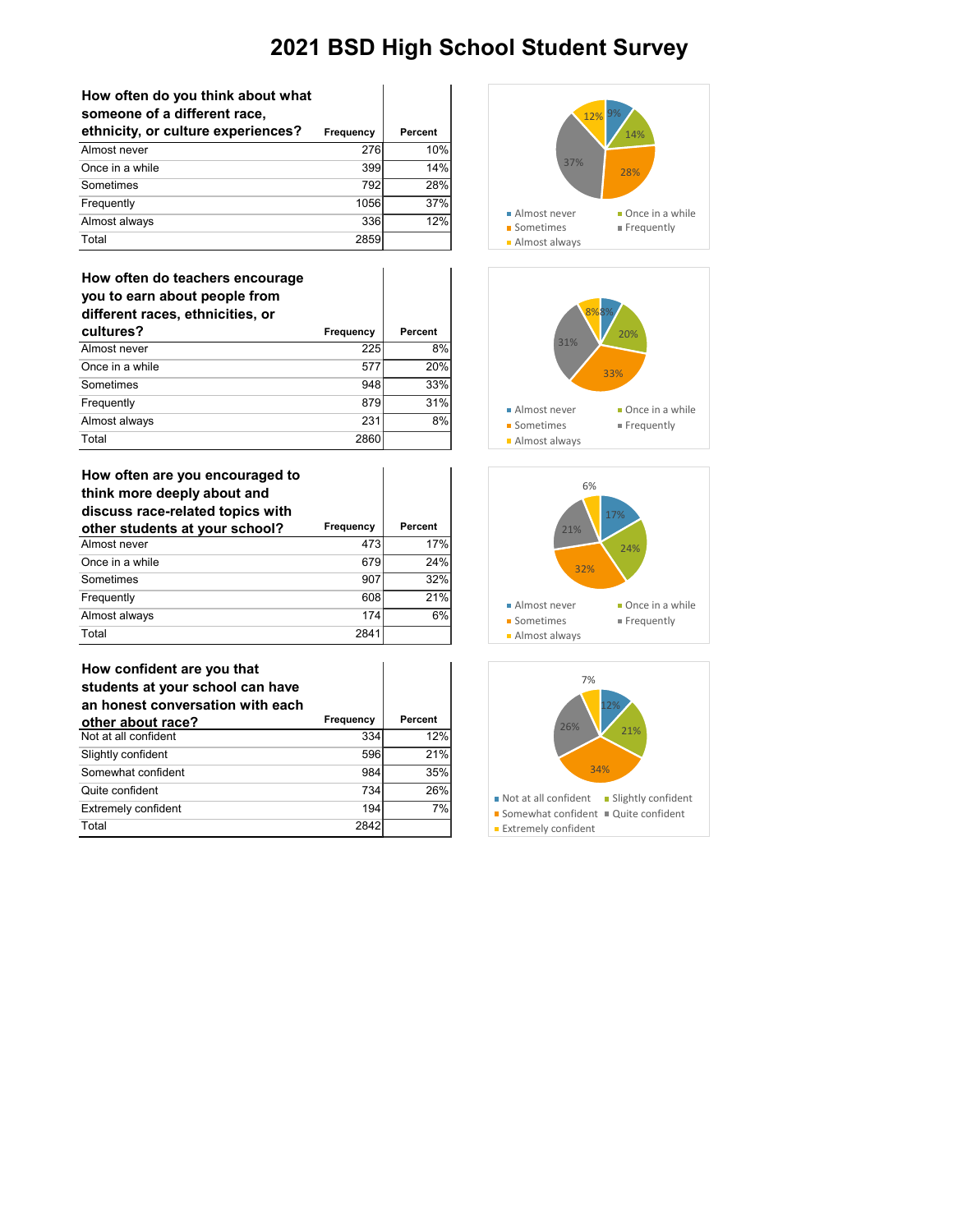| Staff members at my school treat<br>all students the same, no matter | <b>Strongly</b><br>Agree | Agree       | <b>Disagree</b> | <b>Strongly</b><br><b>Disagree</b> |
|----------------------------------------------------------------------|--------------------------|-------------|-----------------|------------------------------------|
| Their race or language                                               | 1299                     | 1177        | 109             | 30                                 |
| Their national origin                                                | 1313                     | 1181        | 81              | 20                                 |
| Their language                                                       | 1255                     | 1204        | 104             | 29                                 |
| Whether their parents are rich or poor                               | 1313                     | 1115        | 103             | 36                                 |
| Their religion                                                       | 1254                     | 1187        | 90              | 36                                 |
| Their level of physical or mental ability                            | 1048                     | 1168        | 286             | 75                                 |
| Their gender identity                                                | 1251                     | <b>1145</b> | 130             | 42                                 |
| Their sexual orientation                                             | 1275                     | 1156        | 69              | 32                                 |



| Students at my school treat all           | <b>Strongly</b> |       |                 | <b>Strongly</b> |
|-------------------------------------------|-----------------|-------|-----------------|-----------------|
| students the same, no matter              | Agree           | Agree | <b>Disagree</b> | <b>Disagree</b> |
| Their race or language                    | 751             | 1313  | 368             | 107             |
| Their national origin                     | 794             | 1356  | 286             | 81              |
| Their language                            | 737             | 1380  | 317             | 84              |
| Whether their parents are rich or poor    | 613             | 1208  | 485             | 156             |
| Their religion                            | 692             | 1305  | 344             | 117             |
| Their level of physical or mental ability | 525             | 1094  | 613             | 230             |
| Their gender identity                     | 670             | 1131  | 470             | 182             |
| Their sexual orientation                  | 698             | 1152  | 433             | 161             |

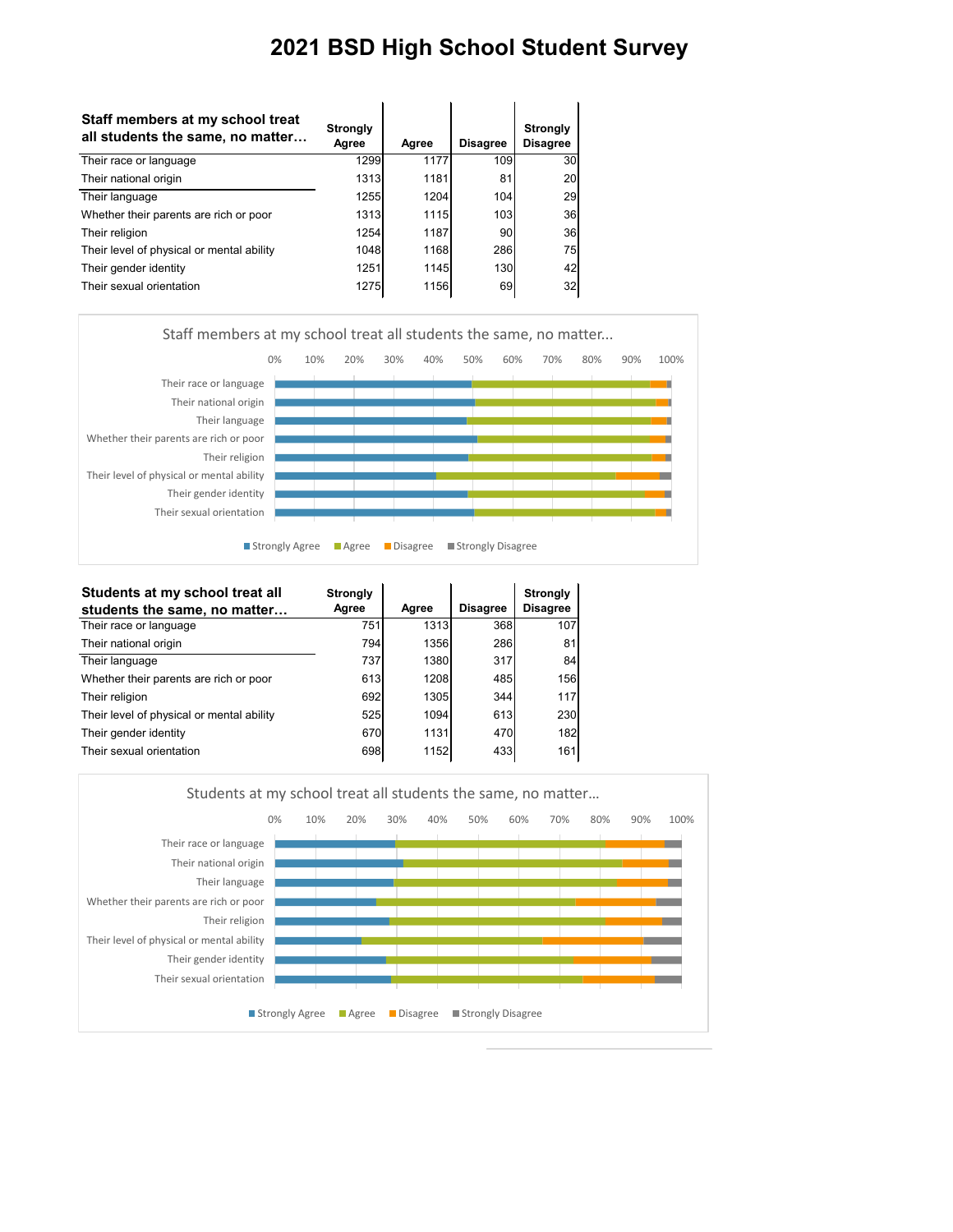| I have been bullied online this |           |         |
|---------------------------------|-----------|---------|
| year.                           | Frequency | Percent |
| A lot                           | 79        | 3%      |
| A little                        | 472       | 17%     |
| Not at all                      | 2257      | 80%     |
| Total                           | 2808      |         |

| My school takes instances of<br>bullying and/or harassment                                                                                       |           |                |
|--------------------------------------------------------------------------------------------------------------------------------------------------|-----------|----------------|
| including bias incidents and/or                                                                                                                  | Frequency | Percent        |
| hate speech seriously.<br>Yes                                                                                                                    | 1203      | 43%            |
| <b>No</b>                                                                                                                                        | 304       | 11%            |
| Not sure                                                                                                                                         | 1301      | 46%            |
|                                                                                                                                                  |           |                |
| Total                                                                                                                                            | 2808      |                |
| My school will believe me if I<br>report an instance of bullying<br>and/or harassment including bias<br>incidents and/or hate speech             |           |                |
| seriously.                                                                                                                                       | Frequency | <b>Percent</b> |
| Yes                                                                                                                                              | 1352      | 48%            |
| <b>No</b>                                                                                                                                        | 171       | 6%             |
| Not sure                                                                                                                                         | 1282      | 46%            |
| Total                                                                                                                                            | 2805      |                |
| If I experience or witness bullying<br>and/or harassment including bias<br>incidents and/or hate speech at<br>school, I know how to report it to |           |                |
| someone.                                                                                                                                         | Frequency | <b>Percent</b> |
| Yes                                                                                                                                              | 2037      | 73%            |
| No                                                                                                                                               | 338       | 12%            |
| Not sure                                                                                                                                         | 425       | 15%            |

| If I experience or witness bullying<br>and/or harassment including bias<br>incidents and/or hate speech at<br>school, it will be taken seriously |           |                |
|--------------------------------------------------------------------------------------------------------------------------------------------------|-----------|----------------|
| and responded to.                                                                                                                                | Frequency | <b>Percent</b> |
| Yes                                                                                                                                              | 1570      | 56%            |
| No                                                                                                                                               | 228       | 8%             |
| Not sure                                                                                                                                         | 998       | 36%            |
| Total                                                                                                                                            |           |                |

Total 2800

| If I experience or witness bullying<br>and/or harassment including bias<br>incidents and/or hate speech at<br>school, I know how it will be |           |         |
|---------------------------------------------------------------------------------------------------------------------------------------------|-----------|---------|
| addressed.                                                                                                                                  | Frequency | Percent |
| Yes                                                                                                                                         | 958       | 34%     |
| <b>No</b>                                                                                                                                   | 550       | 20%     |
| Not sure                                                                                                                                    | 1280      | 46%     |
| Total                                                                                                                                       | 2788      |         |











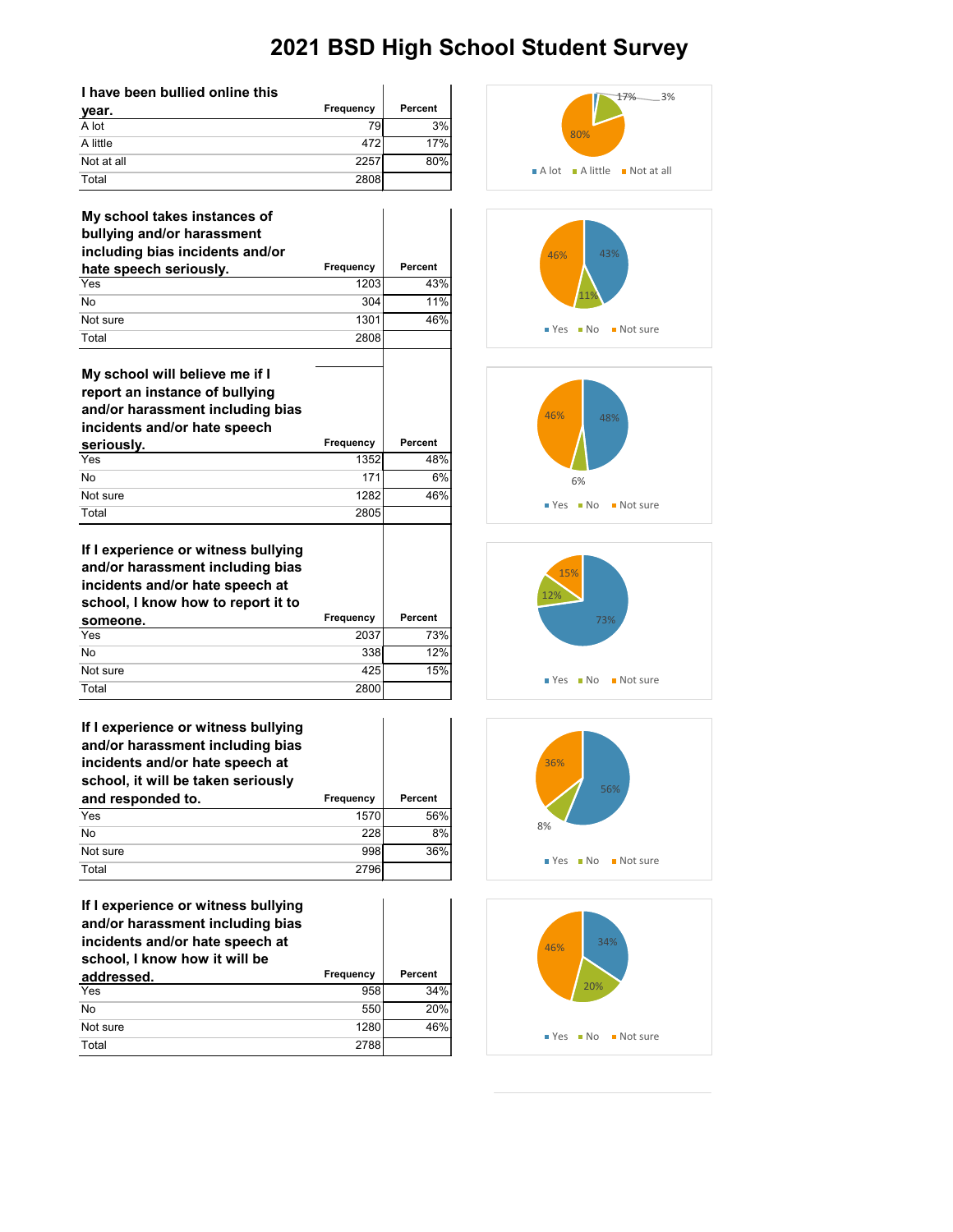| My school teaches me how to use |           |            |
|---------------------------------|-----------|------------|
| technology responsibly.         | Frequency | Percent    |
| Strongly agree                  | 672       | <b>24%</b> |
| Agree                           | 1757      | 63%        |
| Disagree                        | 281       | 10%        |
| Strongly disagree               | 57        | 2%         |
| Total                           | 2767      |            |



#### **How are you able to access the**

| internet outside of school?                               | Frequency |
|-----------------------------------------------------------|-----------|
| Internet connection at home                               | 2749      |
| Mobile phone                                              | 2058      |
| Hot spot                                                  | 853       |
| Public library                                            | 721       |
| Coffee shops/restaurants                                  | 773       |
| Friends' houses                                           | 959       |
| I am not able to access the internet outside of<br>school | 23        |
| Other                                                     |           |



| Is your internet access provided by |           |         |
|-------------------------------------|-----------|---------|
| the District?                       | Frequency | Percent |
| Yes                                 | 254       | 9%      |
| No                                  | 1989      | 73%     |
| Don't know                          | 472       | 17%     |
| Total                               | 2715      |         |



### **How often are you unable to**

| complete homework assignments<br>because you cannot access the |           |         |
|----------------------------------------------------------------|-----------|---------|
| internet?                                                      | Frequency | Percent |
| Daily                                                          | 76        | 3%      |
| Weekly                                                         | 138       | 5%      |
| Monthly                                                        | 181       | 7%      |
| Less than monthly                                              | 809       | 29%     |
| Never                                                          | 1559      | 56%     |
| Total                                                          | 2763      |         |

 $\mathbf{I}$ 

| In the first year after high school, I |           |         |  |
|----------------------------------------|-----------|---------|--|
| plan to: (Select all that apply.)      | Frequency | Percent |  |
| Go to a 2-year college                 | 540       | 20%     |  |
| Go to a 4-year college                 | 1863      | 68%     |  |
| Work part-time                         | 1421      | 52%     |  |
| Work full-time                         | 347       | 13%     |  |
| Technical or vocational training       | 144       | 5%      |  |
| Military                               | 135       | 5%      |  |
| Travel                                 | 652       | 24%     |  |
| Take time off                          | 434       | 16%     |  |
| Volunteer                              | 632       | 23%     |  |
| None of these                          | 134       | 5%      |  |
| Number of student responding           | 2734      |         |  |